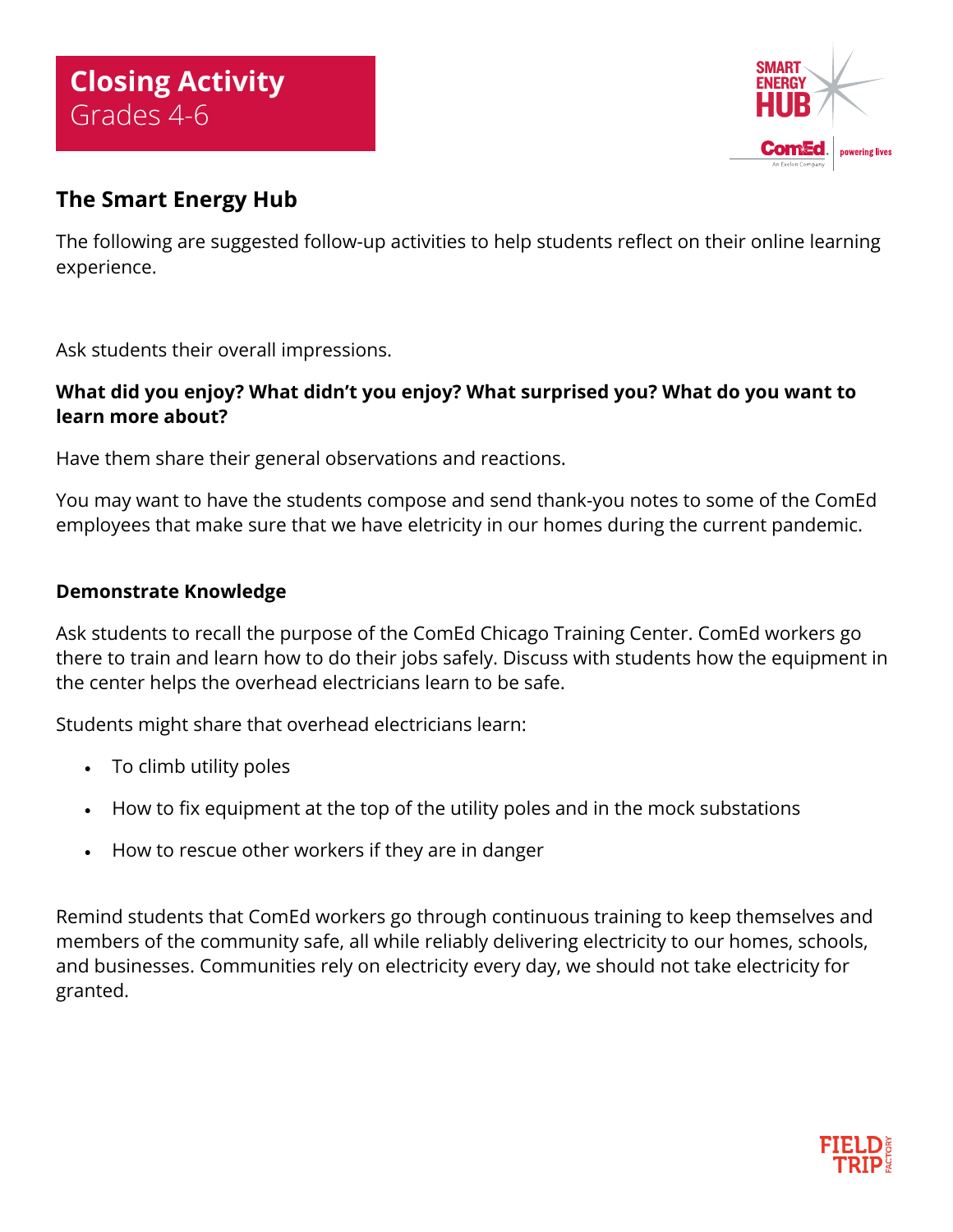

Next, students should learn tips for managing and reducing their use of electricity by answering questions about common home appliances and devices.

Allow time for students to complete the Saving Electricity activity sheet. Students will read different scenarios and decide the best way to save electricity.

When students are done with the activity sheet, discuss the answers.

**C** – Gaming systems that are plugged into an outlet still use small amounts of electricity even when they are powered down. It is best to plug the gaming system into a power strip and turn the power strip off to make sure no electricity is being used.

**A** – Putting on a sweater or using a blanket doesn't use electricity. Turning up the heat or using an electric space heater requires the use of more electricity.

**B** - Turn the lights off. Dimming the lights does reduce the amount of electricity being used, but turning them off completely uses no electricity.

**A** – LEDs and CFLs use less energy to produce the same amount of light as a traditional incandescent light bulb. LEDs and CFLs also last years longer than an incandescent, which will save you money in the long run.

Encourage students to write an energy plan for their home or classroom. Allow small groups of students to brainstorm and draw ways they can use smart technologies and everyday common sense to reduce their use of electricity. Students should list the rooms in their house or the various rooms they visit in school during the school day (cafeteria, art room, gym, classroom). Then have them write one way to reduce energy for each room and explain how it reduces energy use.

Example:

#### *Kitchen*

*Quickly open and shut the refrigerator door when getting a snack. Leaving the door open for too long lets the cool air escape and the refrigerator has to use electricity to cool the inside down to the right temperature.*